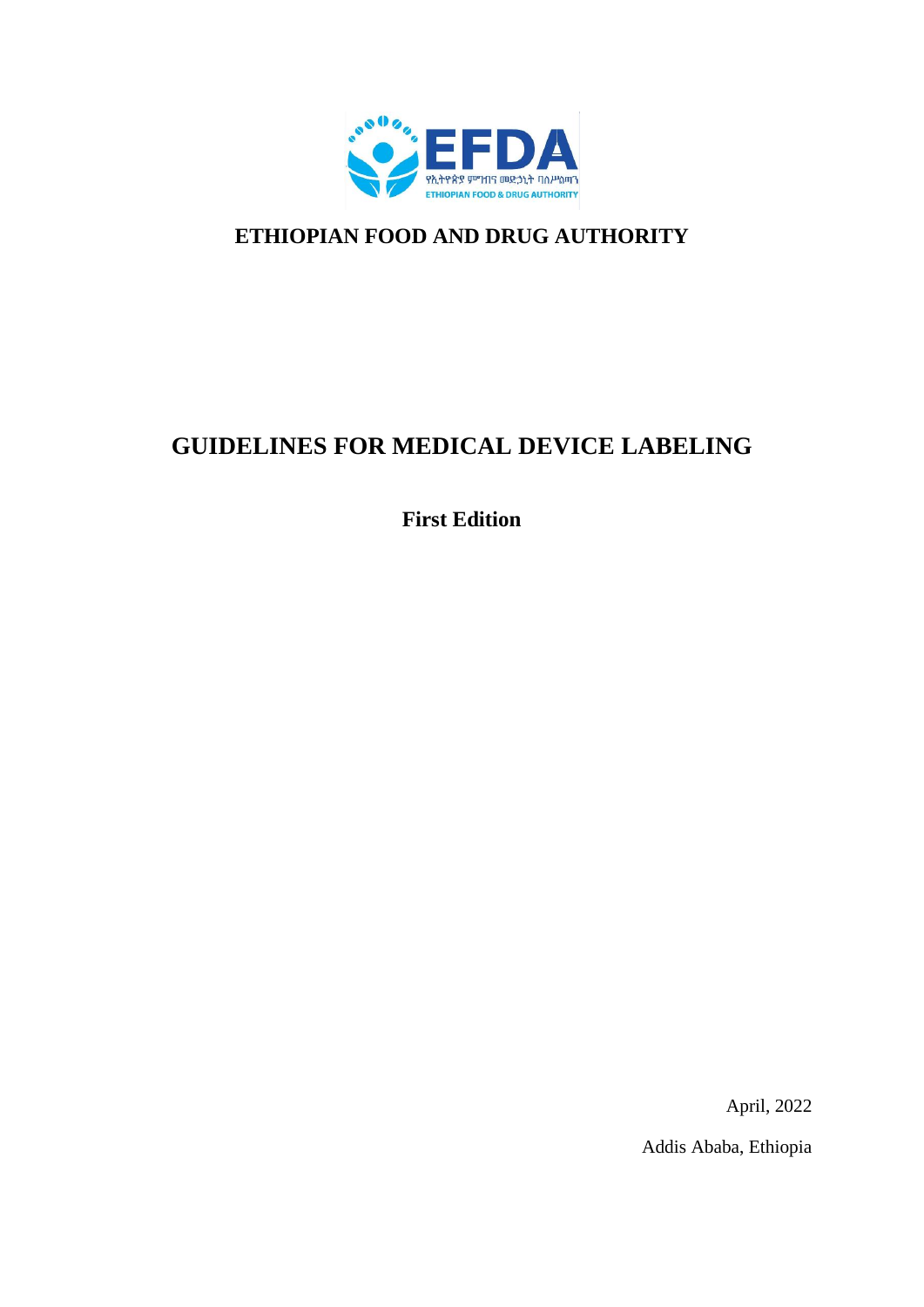## <span id="page-1-0"></span>**Table of Contents**

| 1.     |  |  |  |  |
|--------|--|--|--|--|
| 2.     |  |  |  |  |
| 3.     |  |  |  |  |
| 4.     |  |  |  |  |
| 5.     |  |  |  |  |
| 5.1.   |  |  |  |  |
| 5.2.   |  |  |  |  |
| 5.3.   |  |  |  |  |
| 5.4.   |  |  |  |  |
| 5.4.1. |  |  |  |  |
| 5.4.2. |  |  |  |  |
| 5.4.3. |  |  |  |  |
| 5.4.4. |  |  |  |  |
| 6.     |  |  |  |  |
| 6.1.   |  |  |  |  |
| 6.1.1. |  |  |  |  |
| 6.1.2. |  |  |  |  |
| 6.2.   |  |  |  |  |
| 6.3.   |  |  |  |  |
| 6.4.   |  |  |  |  |
| 6.5.   |  |  |  |  |
| 1.1.   |  |  |  |  |
|        |  |  |  |  |
|        |  |  |  |  |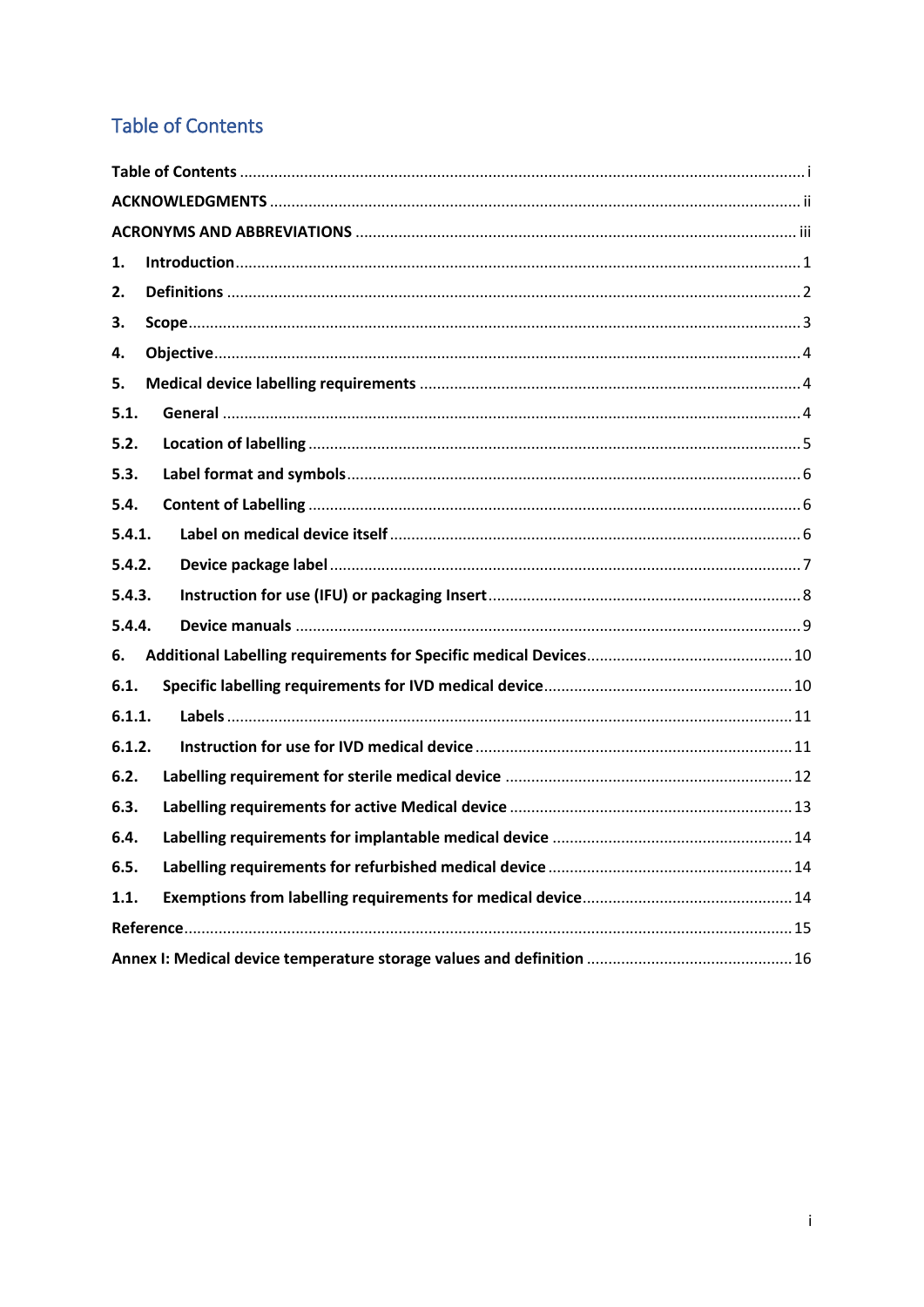## ACKNOWLEDGMENT

<span id="page-2-0"></span>The Ethiopian Food and Drug Authority (EFDA) would like to acknowledge and appreciate the following listed Medical device technical working group members who are assigned to prepare this guideline. It also thanks the technical advisors from SAPHE and other advisors who did their important contribution to the development of the guideline. Last but not least, the Authority would like to extend its appreciation to the directors of relevant directorates who have encouraged and directed the experts in the working group by facilitating necessary resources until the completion of the document.

| <b>Name</b>           | <b>Current role</b>              | <b>Name</b>     | <b>Current role</b>           |
|-----------------------|----------------------------------|-----------------|-------------------------------|
| Keneni Benti          | Medical device facilities        | Hafiza Moges    | Medical device entry-exit     |
|                       | Regulatory Inspector at EFDA     |                 | port Inspector at EFDA        |
| <b>Bantie Tsegaye</b> | Medical device entry-exit port   | Daniel Takele   | Medical device dossier        |
|                       | Inspector at EFDA                |                 | assessor at EFDA              |
| Mikiyas Petros        | Medical device facilities        | <b>Bezawork</b> | <b>Medical device Quality</b> |
|                       | Regulatory Inspector at EFDA     | <b>Berhane</b>  | control expert at EFDA        |
| Zegeye Kassie         | Medical device facilities        | Woynishet       | Medical device entry-exit     |
|                       | Regulatory Inspector at EFDA     | Habtom          | port Inspector at EFDA        |
| Selamawit             | Medical device dossier           | Mihret Eshete   | Medical device dossier        |
| Asfaw                 | assessor at EFDA                 |                 | assessor at EFDA              |
| Kidanemariam          | Technical advisor at EFDA        | Bikila Bayisa   | Technical advisor at          |
| G/Michael             |                                  |                 | <b>EFDA</b>                   |
| Solomon               | <b>Technical advisor at EFDA</b> |                 |                               |
| Shiferaw              |                                  |                 |                               |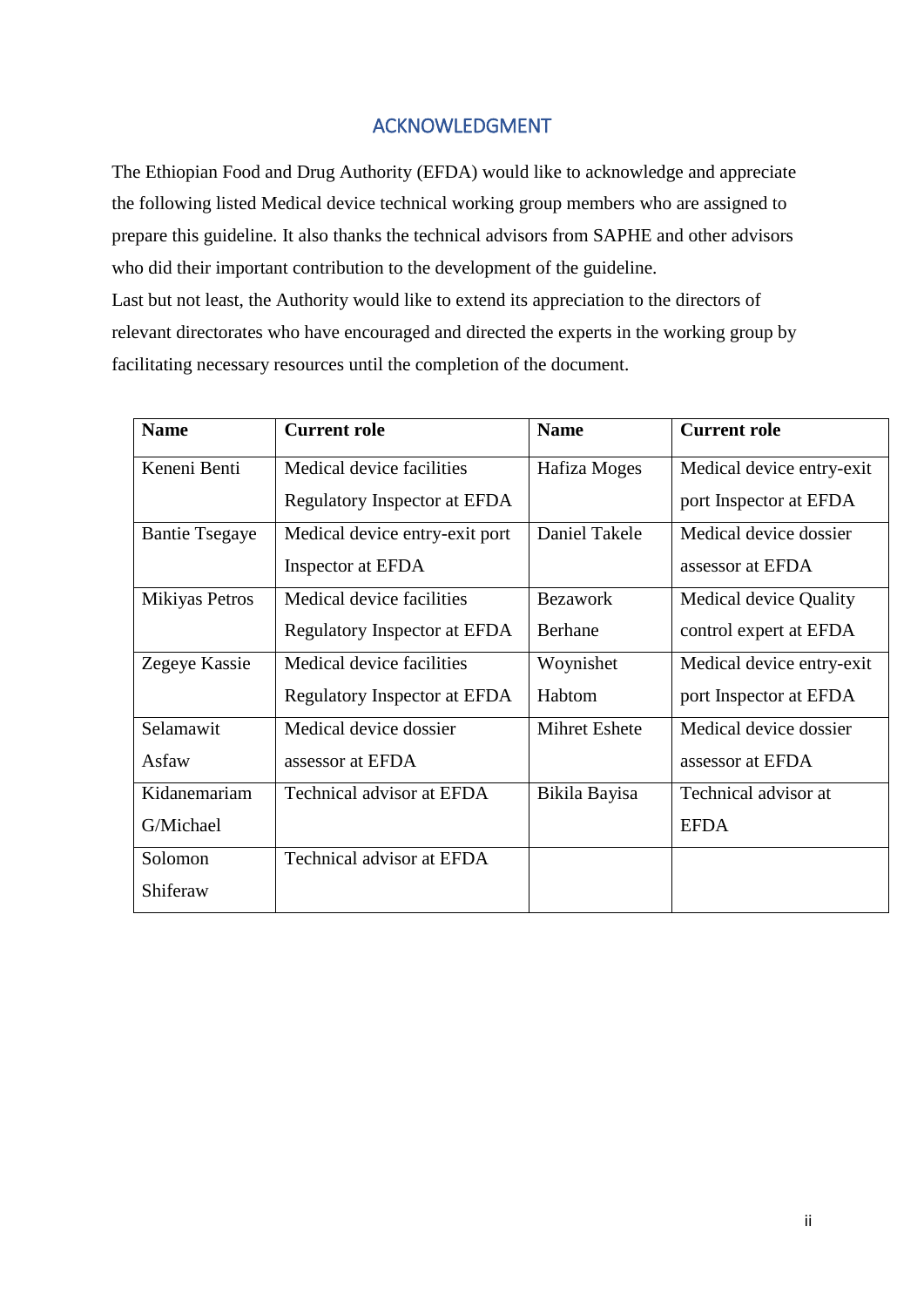## <span id="page-3-0"></span>ACRONYMS AND ABBREVIATIONS

| <b>EFDA</b> | Ethiopian Food and Drug Authority |
|-------------|-----------------------------------|
| IFU         | Instruction for Use               |
| IU          | International Unit                |
| <b>IVD</b>  | In Vitro Device                   |
| <b>MRI</b>  | <b>Magnetic Resonance Imaging</b> |
| <b>RFID</b> | Radio-Frequency Identification    |
| U.S. FDA    | U.S. Food and Drug Administration |
| <b>WHO</b>  | World Health Organization         |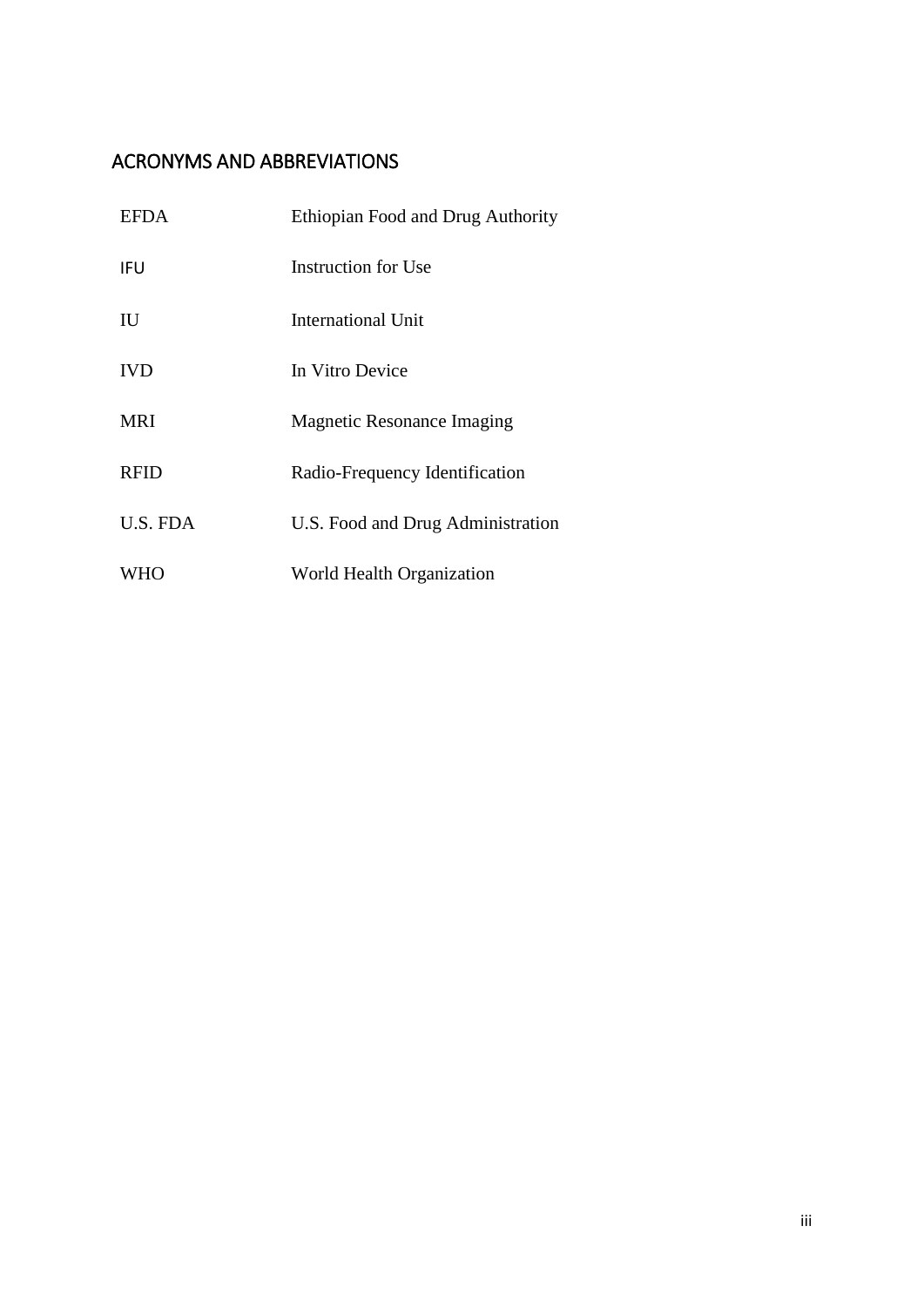#### <span id="page-4-0"></span>1. Introduction

The Ethiopian Food and Drug Authority (EFDA) is mandated to safeguard the health and safety of patients and users by ensuring that manufacturers of medical devices follow specified procedures during the design, manufacture, and marketing as described in Food and Medicine Administration Proclamation 1112/2019. Particularly, by this proclamation, the Authority is given power to evaluate the quality, safety and effectiveness of medical device made available in the country. Accordingly, medical device labelling is one of the essential requirements that are to be evaluated by the Authority to ensure that the provided information are adequate, appropriate, not misleading and correctly representing the device under question.

Article 53 of Food and Medicine Administration Proclamation 1112/2019 requires the medical devices to be marketed in the Country to be appropriately packed and contain labeling that is not misleading, does not contain information that is inaccurate and should include barcode. This guideline is developed pursuant to sub-article 4 of the same article that states that the Authority prepares supplementary document for the labelling requirements

Labelling serves to identify a device and its manufacturer, as well as communicate safety and performance related information to users of medical devices and/or patients as well as to identify individual devices. Such information may appear on the device itself, on packaging, as instructions for use or package insert.

Therefore, this guideline is intended to provide guidance to manufacturers and authorized representatives or agents on the content of medical device labelling.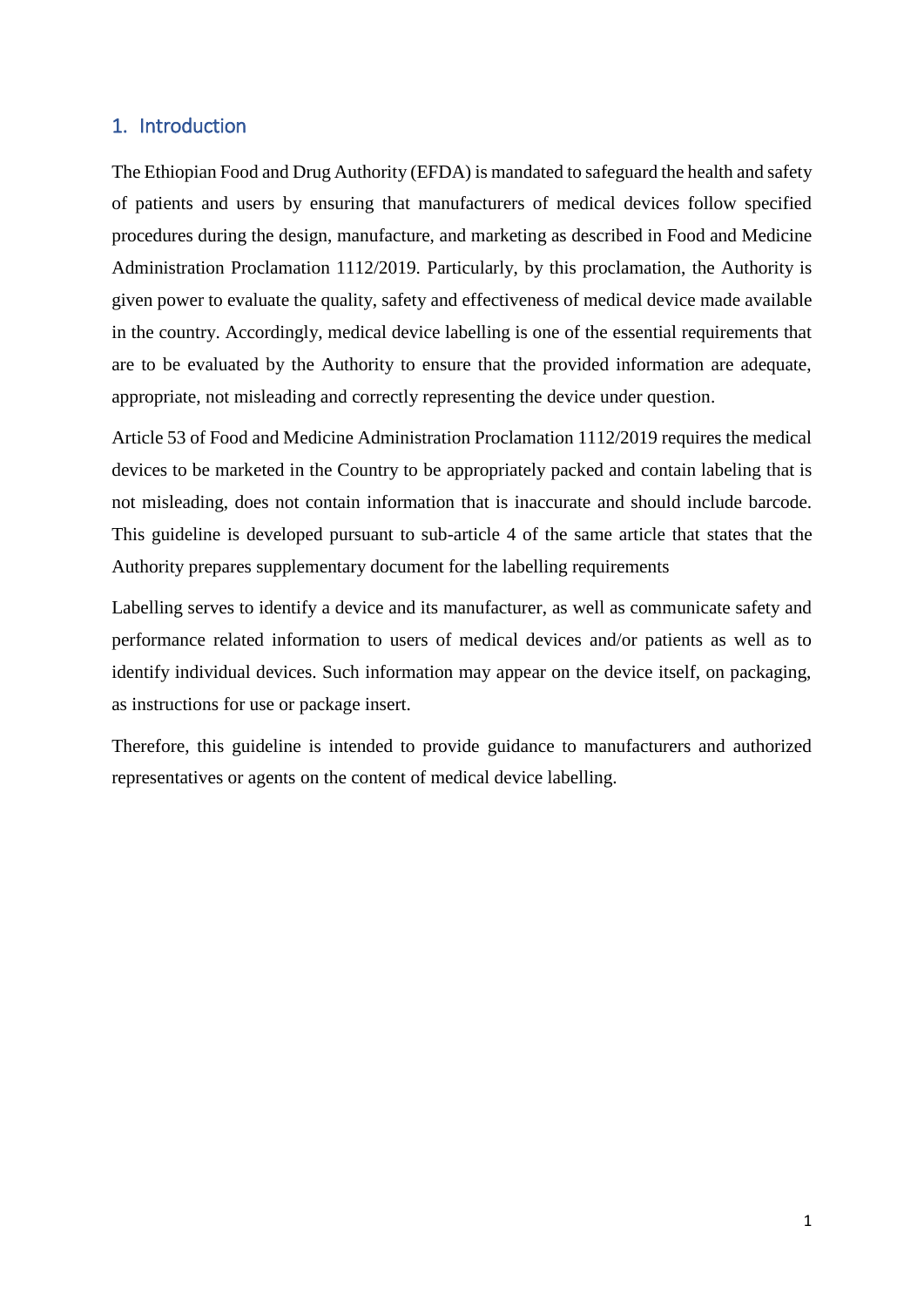## <span id="page-5-0"></span>2. Definitions

For the purposes of this Guideline, the following have the meanings hereby assigned to them. They may have different meanings in other contexts.

#### **Accessory**

A finished device that is intended to support, supplement, and/or augment the performance of one or more parent devices. Accessories are designed specifically for a device, and may include consumables, parts, add-ons, and other components for use in conjunction with, or for upgrade, replacement and repair of parts of a medical device.

#### **Authority**

The Ethiopian Food and Drug Authority

#### **Intended use**

The objective intent of the manufacturer regarding the use of a device, process or service as reflected in the specifications, instructions, and information provided by the manufacturer of the medical device

#### **Labeling**

The label, instructions for use, and any other information that is related to identification, technical description, intended purpose and proper use of the medical device, but excluding shipping documents.

#### **Label**

All labels and other written, printed, or graphic material that is affixed to a medical device or any of its container or wrapper and includes insert;

#### **Lay person**

An individual who does not have formal training in a specific field or discipline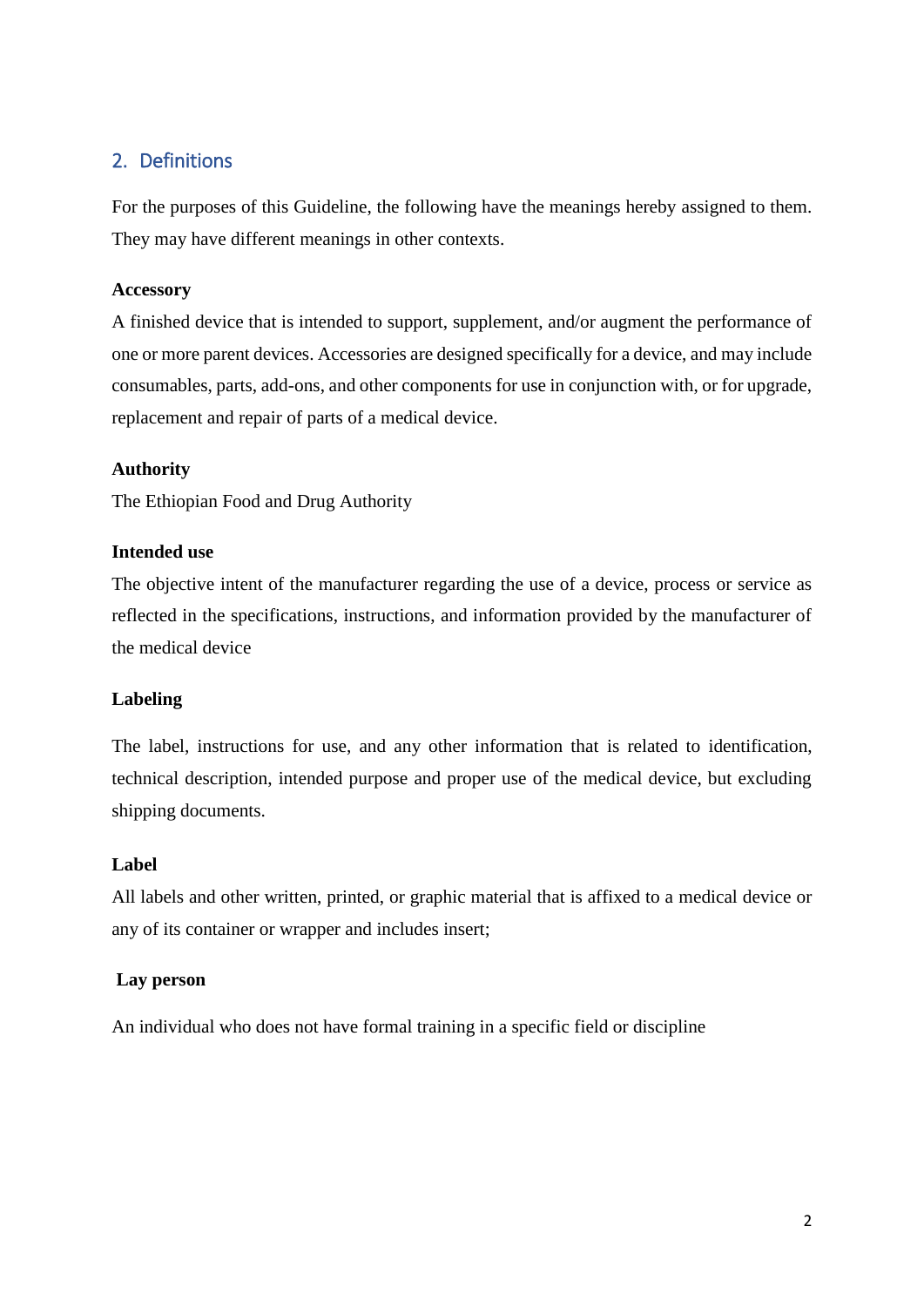#### **Instructions for use**

General and technical information provided by the manufacturer to inform the user of the medical device or IVD medical device's intended purpose and proper use and of any contraindications, warnings, or precautions to be taken. It is provided by the manufacturer to support and assist the device users in its safe and appropriate use. Instructions for use can also be referred to as "package insert."

#### **Refurbishment**

To recondition medical devices for safety and effectiveness with no significant change in their performance, safety specifications or service procedures as defined by the manufacturer and their original intended use.

#### **Research use only**

A medical device that has been made available to institutions/laboratories solely for their use in studies involving the collection of data. The device is not intended for any medical purpose or objective.

#### **Primary packing**

The covering, wrapper, or container that has direct contact with the medical device.

#### **Secondary packing**

The packing that cover the original (primary) packing of a medical device. It doesn't come into direct contact with a medical device and would include a carton.

#### **User**

The person, either professional or lay, who uses a medical device. It also include patients.

#### <span id="page-6-0"></span>3. Scope

The guideline is applicable to all medical devices including in vitro diagnostic (IVD) medical devices as well as separately packaged accessories and spare parts of the devices. However, promotional materials of medical device are excluded from the scope of this guideline.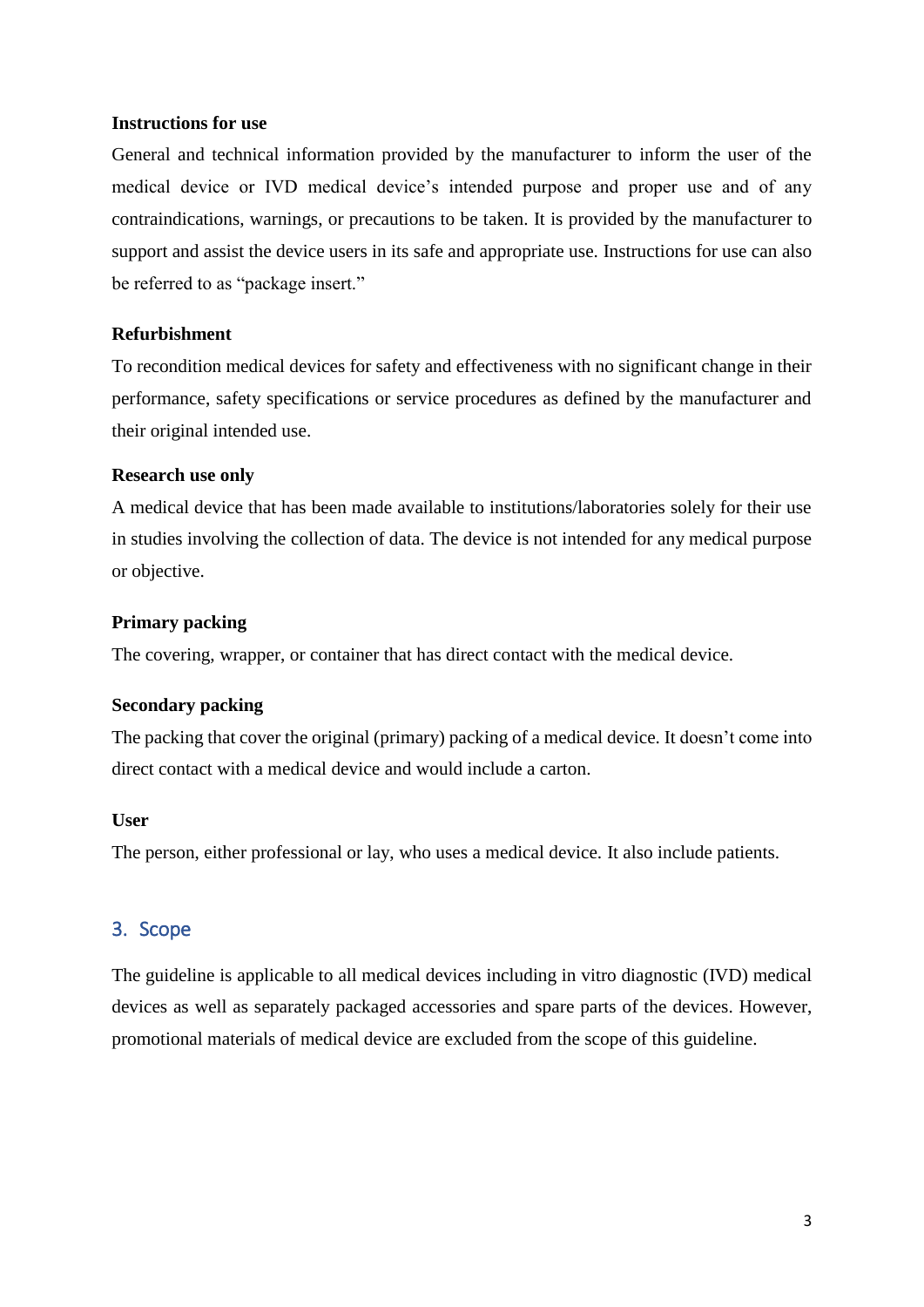#### <span id="page-7-0"></span>4. Objective

The objective of this guideline is to provide guidance on the content of the label, instructions for use, and information intended for the patient in order to support the safe and effective use of medical devices and IVD medical devices by their intended users.

#### <span id="page-7-1"></span>5. Medical device labelling requirements

#### <span id="page-7-2"></span>5.1.General

All medical device labeling should be in English and/or Amharic language. Furthermore, such labels should be legible, indelible and not easily detachable. Any information appearing on the labelling about the product information should be based on scientific justification.

The labelling should not contain any information or language regarding the manufacturer's liability in the case of damage or injury resulting from any use or malfunction of the medical device or IVD medical device that contradicts the laws or regulations in the jurisdiction of use.

The labelling should not contain any disclaimers related to the safety and performance of the medical device or IVD medical device for its intended purpose that are incompatible with the existing and new regulatory requirements., or the obligations of the manufacturer to design and manufacture a product that is safe and performs as intended throughout its expected lifetime.

The medium, format, content, readability and location of labelling should be appropriate to the particular device, its intended use and the technical knowledge, experience, education or training of the intended user(s). In particular, instructions for use (IFU) should be written in terms readily understood by the intended user and, where appropriate, supplemented with drawings and diagrams. Some devices may require separate information for the healthcare professional and the lay person.

Any residual risk identified in the risk analysis should be reflected as contraindications or warnings within the medical device labelling.

Instructions for may not be needed or may be abbreviated for medical devices of low or moderate risk if they can be used safely and as intended by the manufacturer without any such instructions.

Labelling may be provided to the user in various media and by several means such as printed documents, through a display screen incorporated into the device, the manufacturer's website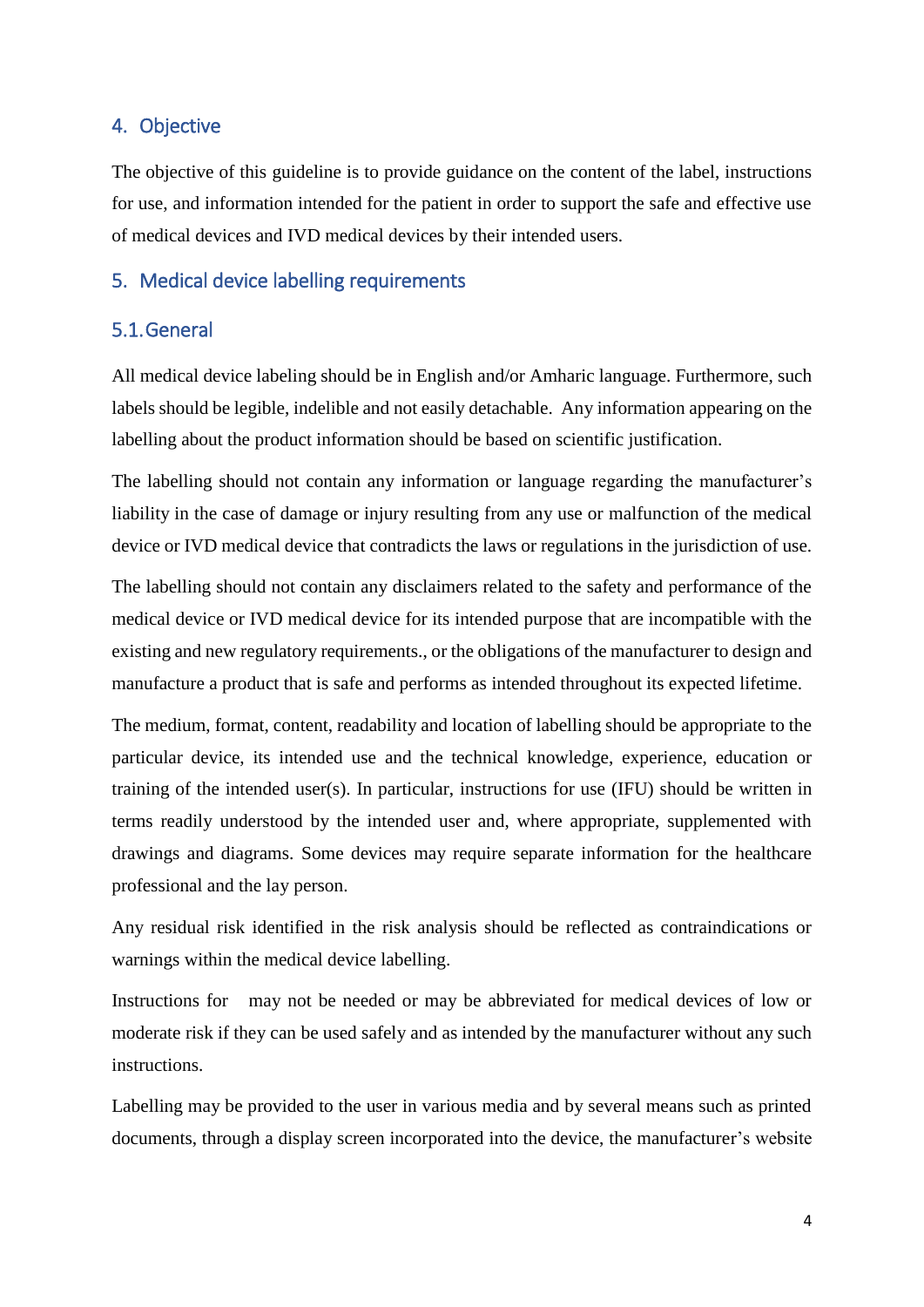and magnetic or optical media. Whatever the media or the means, information should be targeted to the anticipated user population.

Contents of labelling should be as per terms and conditions submitted to the authority during medical device registration. There should be no over labeling on the lot/batch or serial number, date of manufacturing and date of expiry.

If the labels includes symbols and safety related identification colors, the marking should be explained, where necessary.

If a packer, distributor, or seller intends a device for uses other than those intended by the person from whom he received the device, these parties must furnish adequate labeling in accordance with the new intended use.

If a manufacturer knows or has information indicating that his device is to be used for conditions or purposes other than which it was intended, he is required to provide adequate labeling in accordance with such other uses.

The Authority may require any other additional information to be included as medical device labelling.

## <span id="page-8-0"></span>5.2. Location of labelling

The label should be appropriately located depending on a particular medical device and its intended use, in accordance with these following manners:

- As far as it is practical and appropriate, the information needed to identify and use the medical device safely should be provided on the medical device itself, and/or on primary packing when it is difficult to place a the label on the device itself. If primary packaging has no sufficient space, the secondary packing and instruction for use should have all the required labeling information.
- In the case of medical devices that are packaged together because individual packaging of the medical devices is not practical, the label should be provided as packaging insert, document or other media supplied with a single or multiple medical devices. In addition, the combined packaged of devices should have common label containing the adequate information of the manufacturer and products in the package.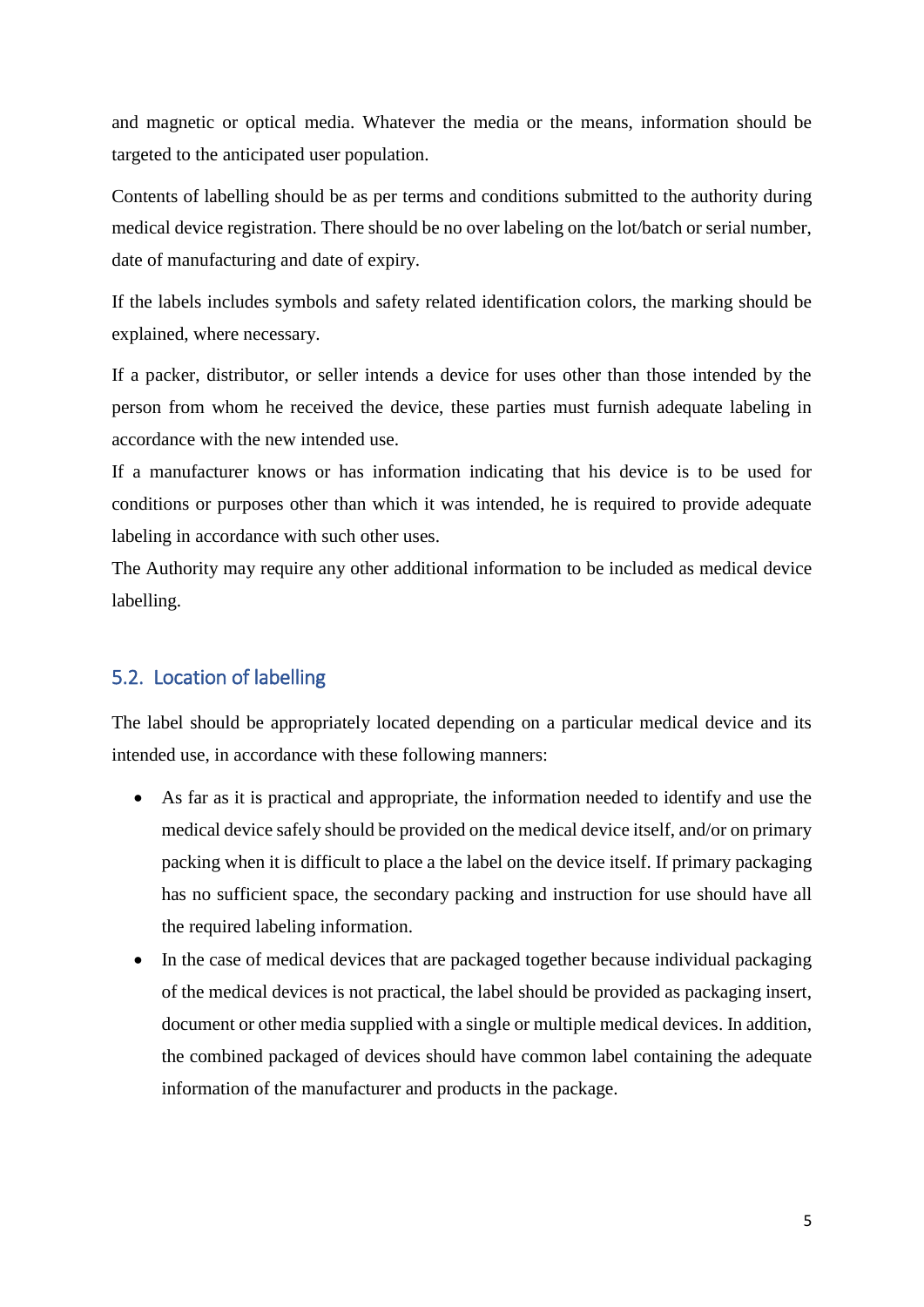If multiple medical devices are supplied to a single user and/or location or packaged together as one package, it may be appropriate to provide only a single copy of the label but more copies should be supplied upon request.

## <span id="page-9-0"></span>5.3.Label format and symbols

- The label should be provided in a human-readable format may be supplemented with machine-readable forms such as radio-frequency identification (RFID) or bar codes.
- The format of labelling should be in accordance with the international standard for medical device labelling, where applicable.
- The use of internationally recognized symbols such as those found in ISO 15223 is encouraged provided that medical device safety is not compromised by a lack of understanding on the part of the patient or user. Where the meaning of the symbol is not obvious to the medical device user, e.g. for a home-used medical device or for a newly introduced symbol, an explanation should be provided.

## <span id="page-9-2"></span><span id="page-9-1"></span>5.4.Content of Labelling

## 5.4.1. Label on medical device itself

For devices which the labels are affixed on medical device itself (e.g. X-ray, ultrasound, MRI, machines, chemistry analyzer, etc..), It should contain the following information:

- a. Device name: Product's generic name, and brand name (if exist),
- b. Batch/lot number (e.g. on single use disposable medical devices or reagents) or model and the serial number (e.g. on electrically-powered medical devices), version number, where relevant, to allow appropriate actions to trace and recall the medical devices.
- c. Manufacturing date and/or expiry date.
- d. Name and address of manufacturer/license holder
- e. Country of origin (i.e.- "made in [the country's name]").
- f. Technical details concerning the medical device (e.g. power rating, operating altitude);
- g. warnings and/or precautions on the safe use of the medical device;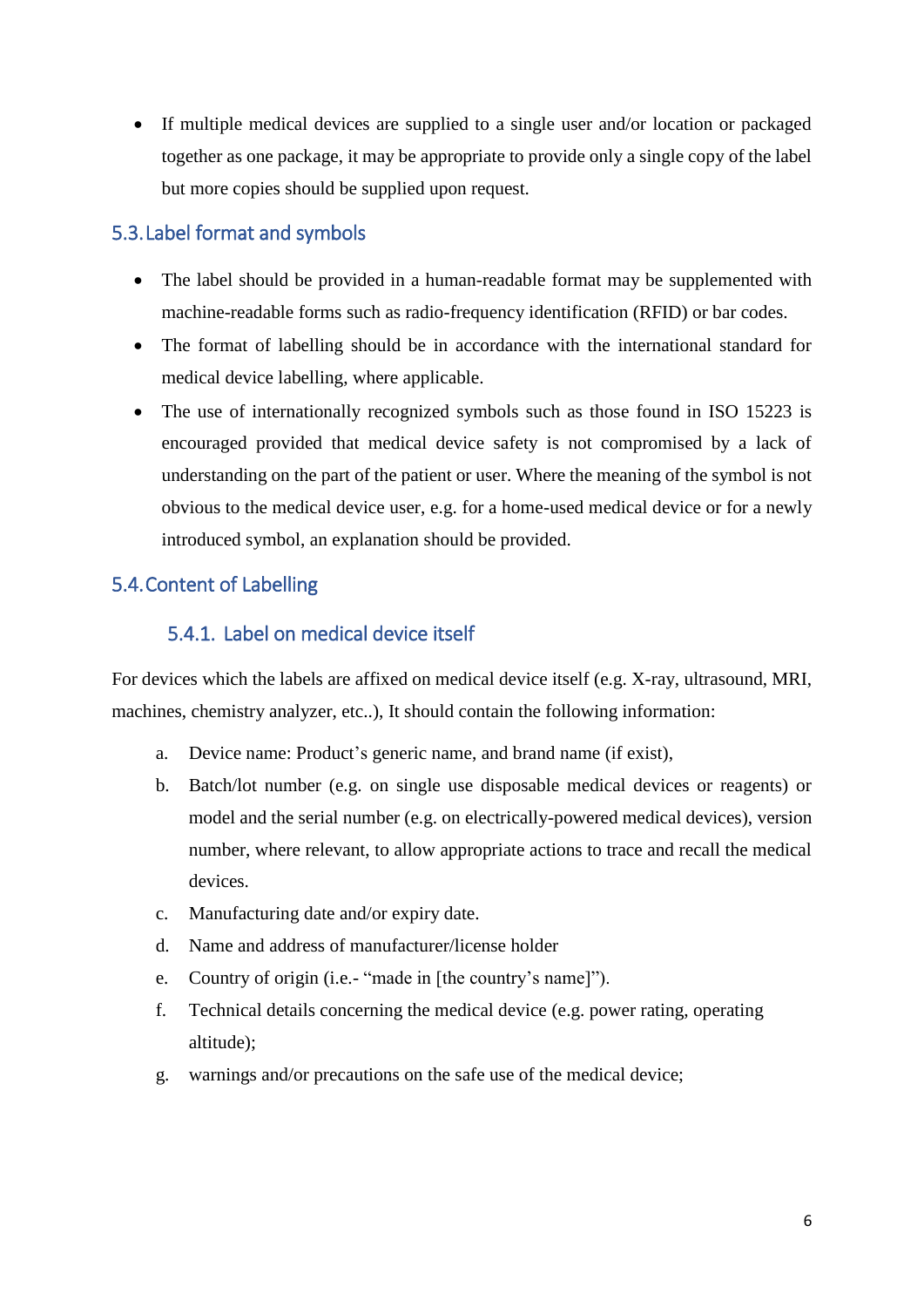## 5.4.2. Device package label

<span id="page-10-0"></span>Medical devices should be appropriately packaged with primary and sometimes secondary packaging. The package label of the devices should contain at least the following information.

- a. Device name: Product's generic name and brand/trade name (if exists),
- b. Batch/lot number or model and the serial number, version number, where relevant, to allow appropriate actions to trace and recall the medical devices.
- c. Manufacturing date and/or expiry date, as appropriate: The month and year of manufacture cannot be coded or abbreviated. The month and year of manufactured and expired or use-by-date as follows:-
	- Manufactured "MM/YYYY"
	- Expiry date "Expired MM/YYYY". And it should follow the format "DD/MM/YYYY" where it is mandatory to specify the date for products having short life span.

Where DD is date, MM is month and YYYY is year.

- d. Name and address of the Manufacturer and the License holder (where the license holder is different from the original device manufacturer). This information should include the name and place of business of manufacturer, packer, or distributor including the street address, city, state, and zip code.
- e. Intended use or Intended purpose of the medical device;
- f. Warnings and/or precautions on the potential misuse or mishandling of the medical device;
- g. Storage conditions of the product. The meaning of some words of storage condition on the label are described in Annex I of this guidelines.
- h. Where relevant, the net quantity of contents, expressed in terms of weight or volume (including volume after reconstitution), pieces or numerical count, or any combination of these or other terms which accurately reflects the contents of the package.

If the secondary package is used and contains multiple products such as kits or sets, the name of the kit/set should exist on the secondary package and the packing list should be affixed or available as an insert.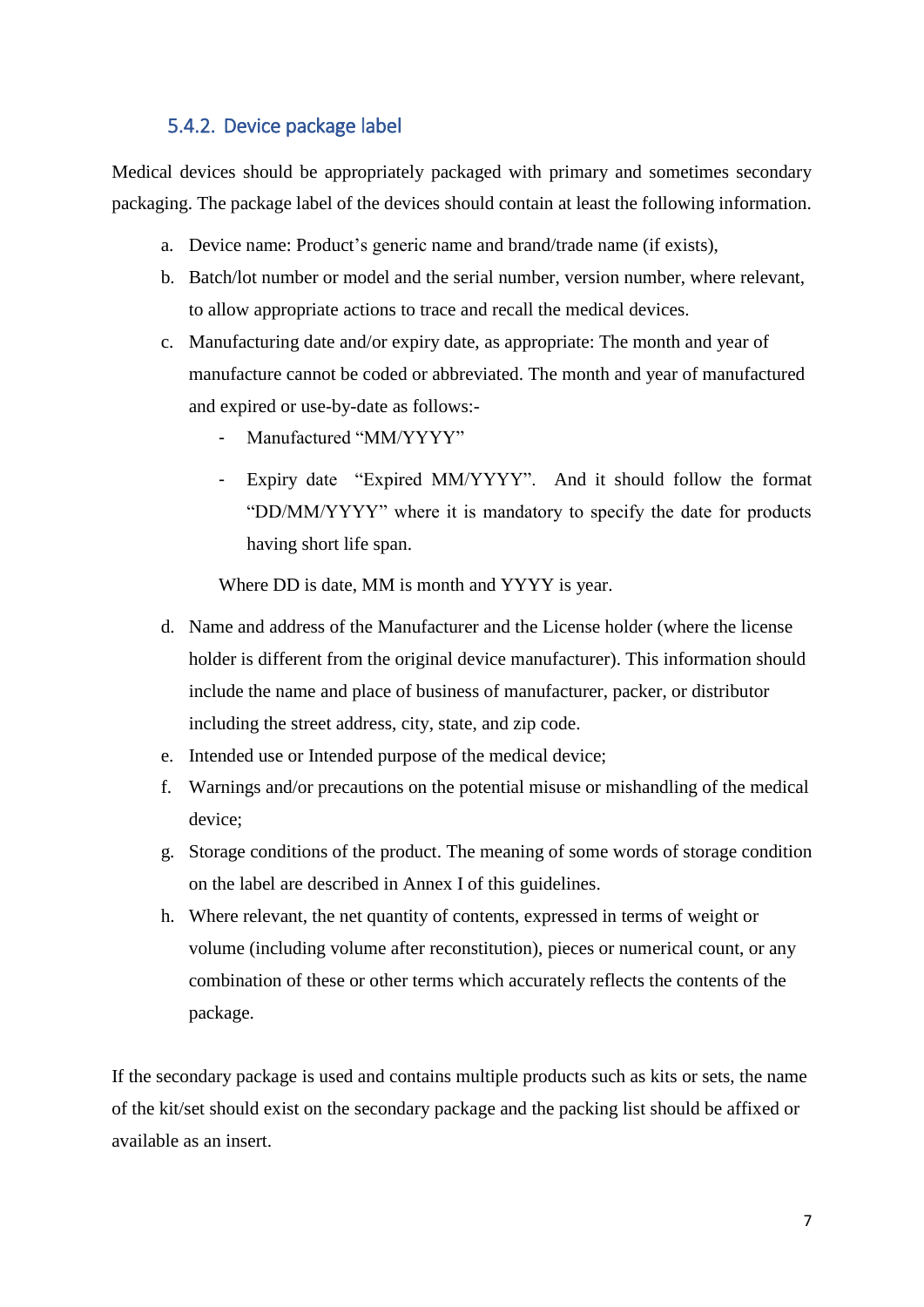### 5.4.3. Instruction for use (IFU) or packaging Insert

<span id="page-11-0"></span>Instruction for use should contain the following information:

- 1. Device name: Product name, brand name (if exist),
- 2. Name and address of the manufacturer/license holder: The label of a device should contain the name and place of business of manufacturer, packer, or distributor including the street address, city, state, and zip code.
- 3. Description of the medical devices, it's intended use and intended purpose
- 4. The device's working principles and any preparation necessary for use.
- 5. Stepwise description of how different components of the device are used in combination to carry out the intended purpose.
- 6. The instruction of how to interpret the result (e.g. if the device is RDT).
- 7. Where medicinal products are incorporated into the device as an integral part, this should be indicated in the label;
- 8. Adequate information regarding the medicinal product which a device is designed to administer, including any limitations in the choice of the substance to be delivered.
- 9. Precaution to be taken against any special, unusual risks related to the disposal of the device
- 10. Degree of accuracy claimed for medical devices with a measuring function
- 11. Any requirements for special facilities, or special training/ personnel qualification, or particular qualifications of the device use
- 12. Any warnings, precautions, measures to be taken and limitations of use regarding the medical device. This information should cover, where appropriate:
	- a. warnings, precautions and/or measures to be taken in the event of malfunction of the medical device or changes in its functionality that may affect safety or performance;
	- b. warnings, precautions and/or measures to be taken in regard to the exposure to reasonably foreseeable external influences or environmental conditions, such as magnetic fields, external electrical and electromagnetic effects, electrostatic discharge, radiation associated with diagnostic or therapeutic procedures, pressure, humidity, or temperature;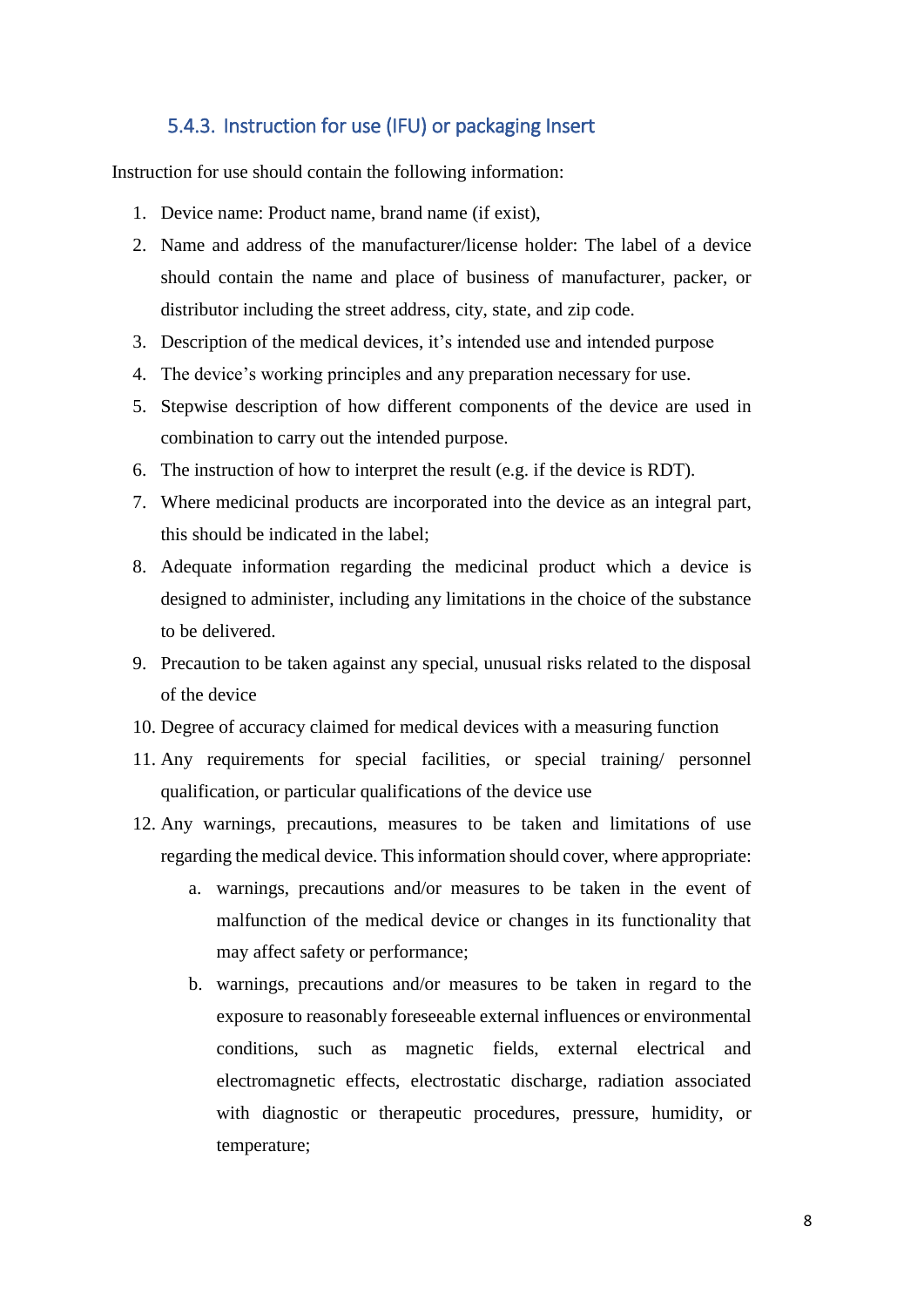- c. warnings, precautions and/or measures to be taken in regard to the risks of interference posed by the reasonably foreseeable presence of the medical device during specific diagnostic investigations, evaluations, therapeutic treatment or use (e.g. electromagnetic interference emitted by the device affecting other equipment);
- d. precautions related to materials incorporated into the device that are potentially carcinogenic, mutagenic or toxic, or could result in sensitization or allergic reaction for the patient or user; and
- e. precautions related to potentially infectious material that is included in a medical device.

The instruction for use should include the date of issue or latest revision of the instructions for use and, where appropriate, an identification number.

Where relevant, for devices intended for home users, the IFU should contain a statement clearly directing the user not to make any decision of medical relevance without first consulting his or her health care provider.

### 5.4.4. Device manuals

<span id="page-12-0"></span>Where applicable, medical devices should be accompanied with device manual. Device manual may be presented as a soft copy and/or a hard copy.

In addition to the information mentioned in section 5.4.3, device manual should have:

- $\checkmark$  Use or function;
- $\checkmark$  Installation procedures and requirements;
- $\checkmark$  Principles of operation;
- $\checkmark$  Performance characteristics and specifications;
- $\checkmark$  Operating instructions;
- $\checkmark$  Qualification or calibration procedures, including equipment and/or materials;
- $\checkmark$  Trouble shooting;
- $\checkmark$  Operational precautions and limitations;
- $\checkmark$  Hazards, symbols
- $\checkmark$  Care, cleaning, disinfecting and sterilization information
- $\checkmark$  Service and maintenance information
- $\checkmark$  Accessories and spare parts
- $\checkmark$  Storage conditions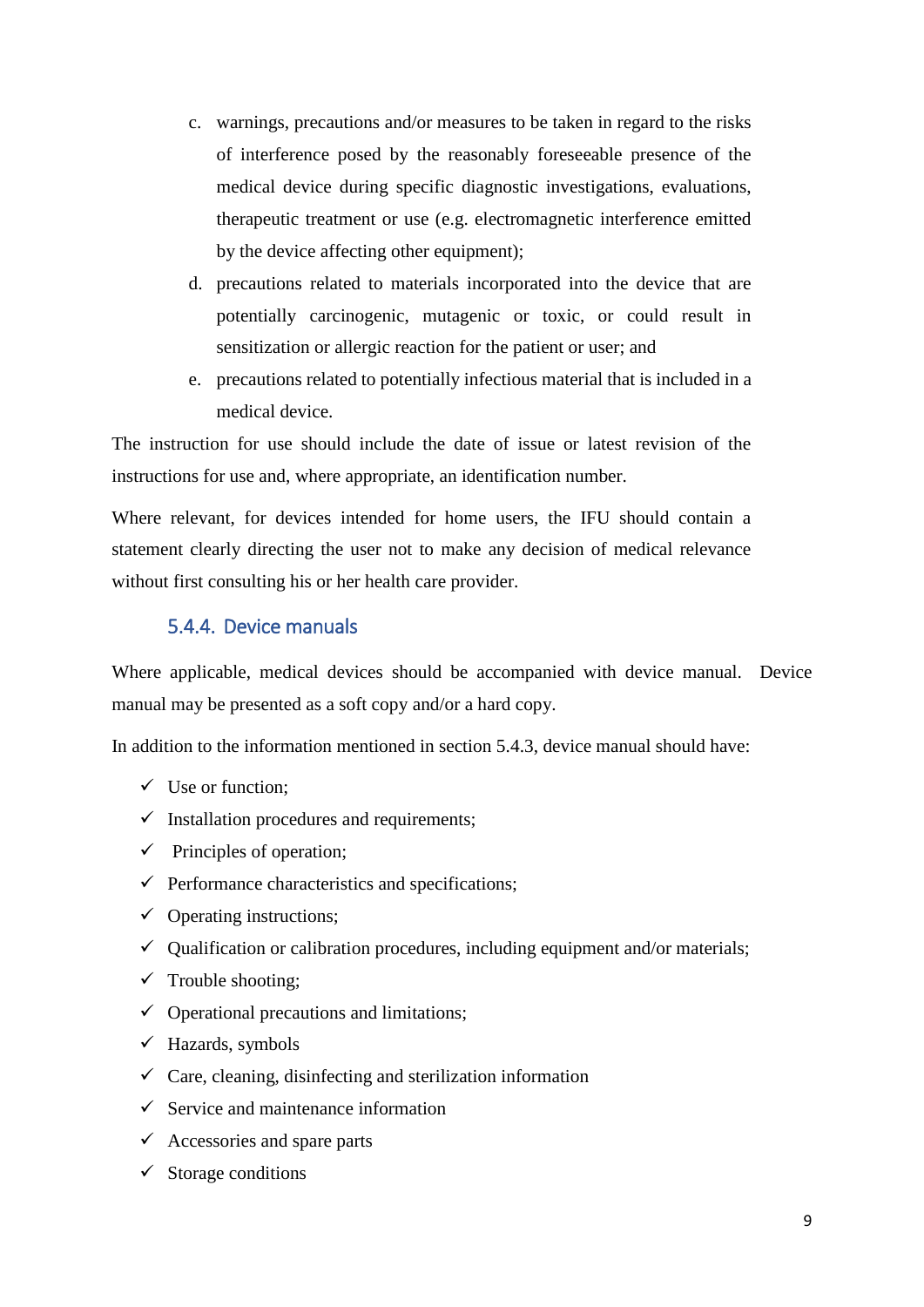$\checkmark$  Safety, transportation and disposal method

## <span id="page-13-0"></span>6. Additional Labelling requirements for Specific medical Devices

- a. For some medical devices, the following specific contents should be included in the labelling:
	- i. An indication on the external packaging of any special storage and/ or handling conditions that applies (e.g. flammable medical devices);
	- ii. Method for verification of proper installation and operation, the nature and frequency of preventative and regular maintenance, replacement of consumable components, and calibration needed to ensure optimal and safe operation of a medical device;
	- iii. further treatment or handling, such as sterilization, calibration, etc., that is needed before a medical device can be used;
	- iv. identification for a single-use medical devices;
	- v. identification for a reusable medical device, information and instruction for cleaning, disinfecting, packaging and, where appropriate, the method of resterilization, and any restriction on the number of reuse;
	- vi. If the device is intended for research use only, it must be labelled as "research use only";
	- vii. sufficient details to obtain a safe combination for a medical device that is to be installed with or connected to other medical devices or equipment or with dedicated software, in order to operate as required for its intended purpose;
	- viii. particular risks in connection with implantation of an implantable medical device;
	- ix. the risks of reciprocal interference posed by a reasonably foreseeable presence of a medical device during specific investigation or treatment;
	- x. the details of the nature, type, intensity and distribution of the radiation emitted by radiation emitting medical device;
- b. indication that the medical device is refurbished medical device.

## <span id="page-13-1"></span>6.1.Specific labelling requirements for IVD medical device

For in vitro diagnostic medical devices, the following additional information should be included in its labeling: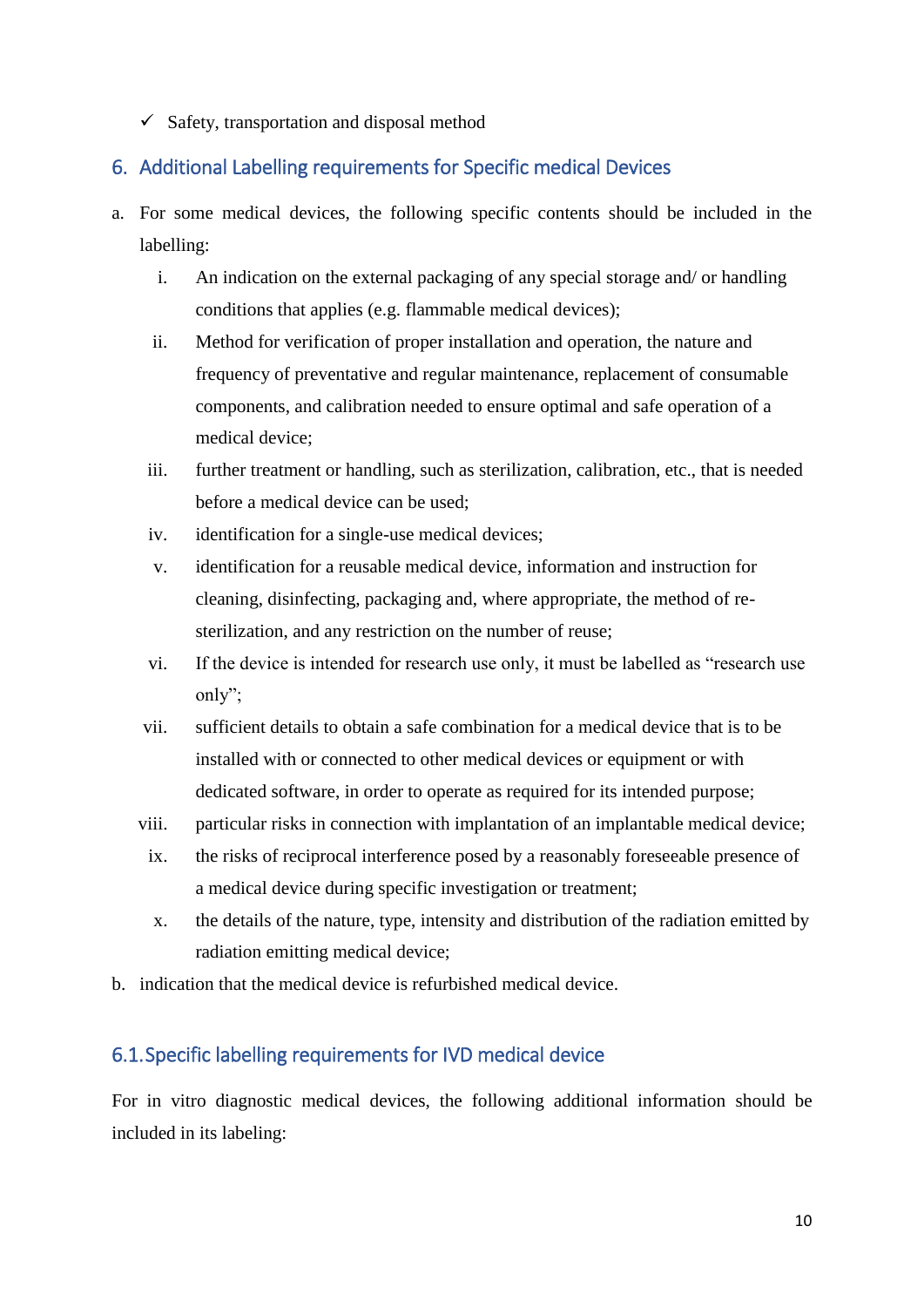#### 6.1.1. Labels

<span id="page-14-1"></span><span id="page-14-0"></span>The label should state that the IVD medical device is for in vitro diagnostic use.

#### 6.1.2. Instruction for use for IVD medical device

- a. Intended use/ purpose (e.g. monitoring, screening or diagnostic) including an indication that it is for in vitro diagnostic use and these following information:
- i. type of analyte or measurement of the assay;
- ii. whether the test is qualitative or quantitative;
- iii. role of the test in the clinical use e.g. screening, diagnostic or detection, aid to diagnostic, monitoring;
- iv. disease or condition that the test is intended for;
- v. type of specimen to be used e.g. serum, plasma etc.
- vi. the intended users (e.g. self-testing by lay person, near patient by trained personnel or professionals).
- vii. assay type (e.g. immunoassay, chemistry, cytochemistry, image analysis, immunohistochemistry, etc.); and
- viii. the specific name of the instrument required for the assay, if any. For instruments, the intended use should also include the modes of operation for instruments e.g., random access, batch, stat, open tube, closed tube, automatic, manual.
	- b. test principle;
	- c. specimen type, collection, handling and preparation;
	- d. reagent description and any limitation (e.g. use with a dedicated instrument only);
	- e. assay procedure including calculations and interpretation of results;
	- f. information on interfering substances that may affect the performance of the assay;
	- g. analytical performance characteristics, such as sensitivity, specificity, accuracy (trueness and precision);
	- h. reference intervals; and
	- i. use of drawings and diagrams.
	- j. For reagent, a means to assure that the product meets appropriate standards of purity, quality, etc., at the time of use, including one or more of the following:
		- i. The common name, if any, and quantity, proportion, or concentration or each reactive ingredient; and for biological material, the source and measure of its activity;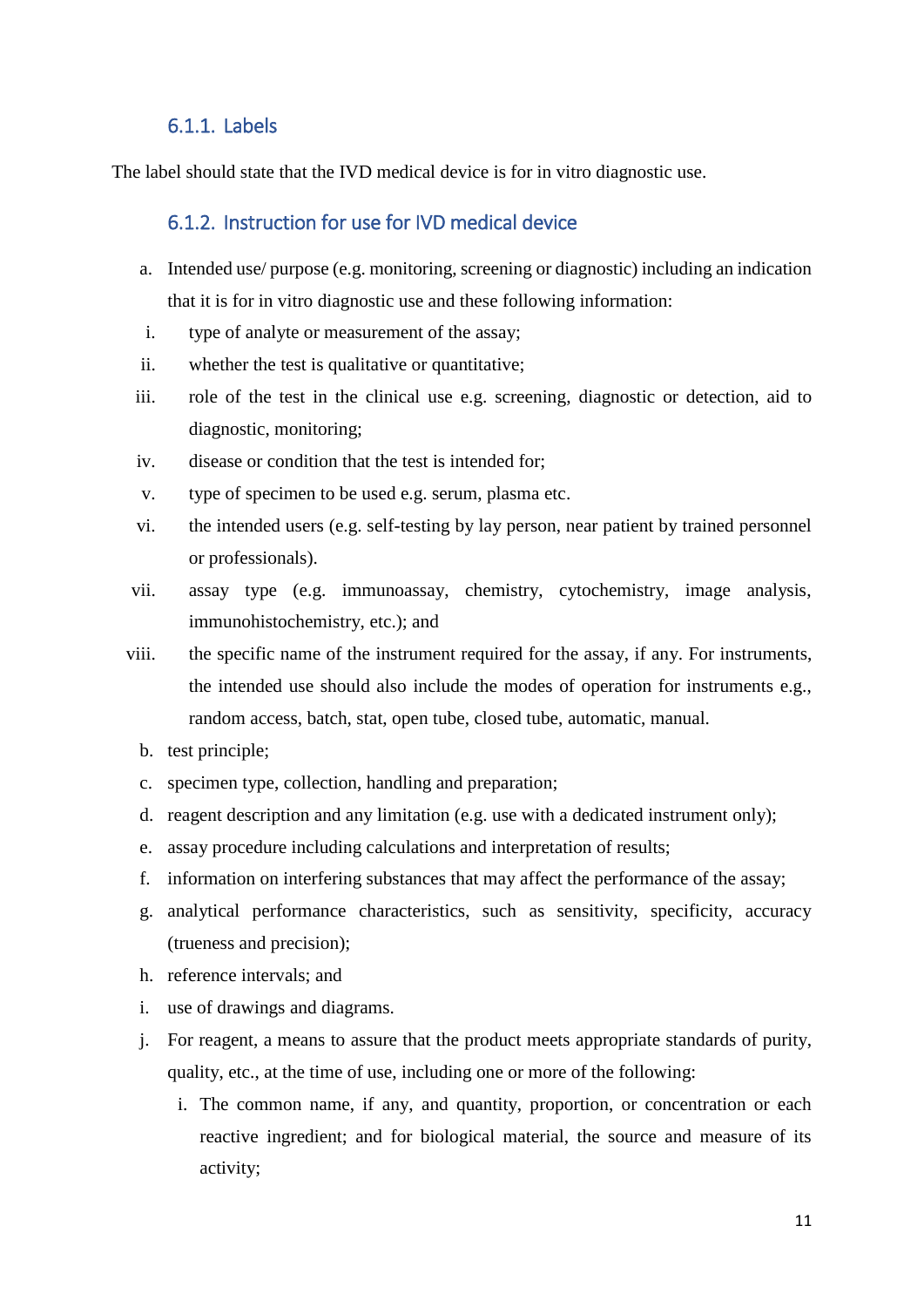- ii. Net content
- iii.Adequate directions for reconstitution, mixing, dilution, etc.
- iv. Physical, biological, or chemical indications of instability or deterioration
- v. Statement of any visual indication of alteration;
- vi.Instructions for a simple check to assure product usefulness

The additional information for IVD should also include the following:

- a. the metrological traceability of values assigned to calibrators and trueness-control materials, including identification of applicable reference materials and/ or reference measurement procedures of higher order.
- b. study design (population studies, N, type of sample, matrix, dilution, target, concentrations, etc.).

#### <span id="page-15-0"></span>6.2.Labelling requirement for sterile medical device

Special attention should be given to the labeling of sterile devices, in addition to general device labeling requirements which is stated in section 5 of this guideline

- 1. An indication that the device is sterile and necessary instruction in the event of damaged to sterile packaging and, where appropriate, description of methods of re-sterilization.
- 2. Devices that are not sterile in their entirety (for example, sterility may be needed only for the lumen of certain devices) must be labeled to properly inform users what is actually intended to be "sterile" in the package. For example, a possible limiting statement might be **"Caution:** Only the fluid path of the set is sterile and nonpyrogenic. Do not use in a sterile or aseptic area without proper precautions. "
- 3. For devices that are intended to be sterilized by the user before use, the labeling should provide adequate information as to at least one suitable method of sterilization and any precautions or safeguards to be followed.
- 4. For single-use sterile devices, the labeling should include to advice against re-cleaning, disinfection, re-sterilization and reuse.
- 5. The label of multi-device kits or packages containing a combination of sterile and nonsterile products must not state or imply that all contents are sterile.
- 6. The need for users to have instructions on how to open a sterile device package to avoid contamination of the device also needs to be evaluated, and when necessary, such instructions should be included in the labeling.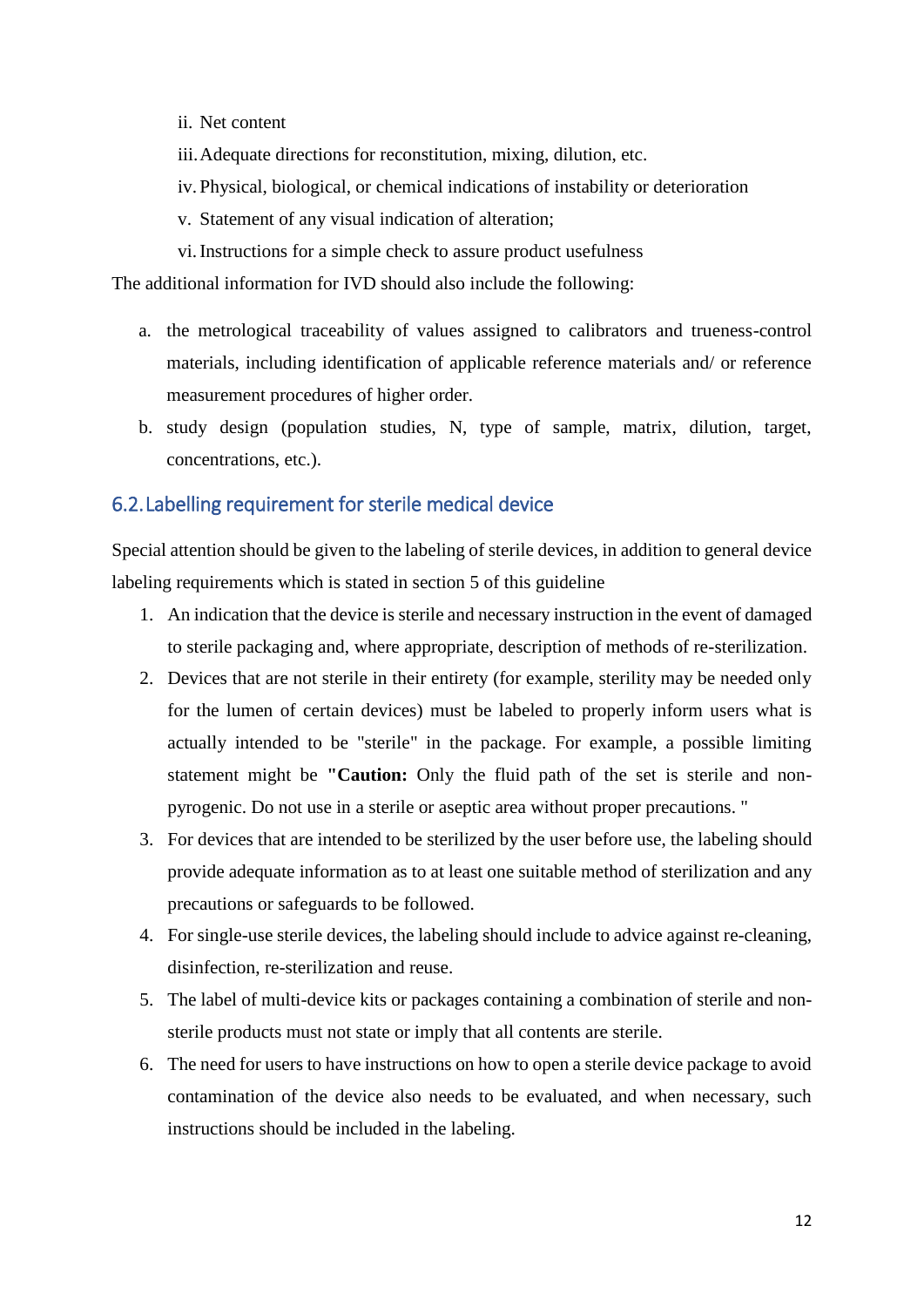## <span id="page-16-0"></span>6.3.Labelling requirements for active Medical device

In addition to general labeling provision indicated in section 5 of this guideline, manufacturers of electronic or active medical device should include the following:

- 1. For medical electrical equipment, the electrical needs of the equipment should be set to the standard voltage of 220V/50Hz for single phase and 380V/50Hz for three phase devices.
- 2. If the device is to be installed with or connected to other medical devices or equipment in order to operate as required for its intended purpose, sufficient detail of its characteristics to identify the correct devices or equipment to use in order to obtain a safe combination.
- 3. In addition to the section 5 of this guideline, if the device is radiation emitting medical device, the following points should be considered.
	- a. If the device emits radiation for medical purposes, details on labeling should indicate the following information of the radiation to be emitted.
		- $\checkmark$  Nature
		- $\checkmark$  Type
		- $\checkmark$  intensity and
		- $\checkmark$  distribution of the radiation
	- b. Detail, for X-ray emitting equipment that it should be calibrated and inspected by a qualified expert.
- 4. For light emitting medical device, in addition to the article discussed on section 5 of this guideline the following points should be included.
	- a. laser devices require specific to their laser:-
		- $\checkmark$  type
		- $\checkmark$  class
		- $\checkmark$  wavelength and
		- $\checkmark$  power output
	- b. For sunlamp products and ultraviolet lamps should have label(s) with the warning statement: "DANGER-Ultraviolet radiation, Avoid over exposure."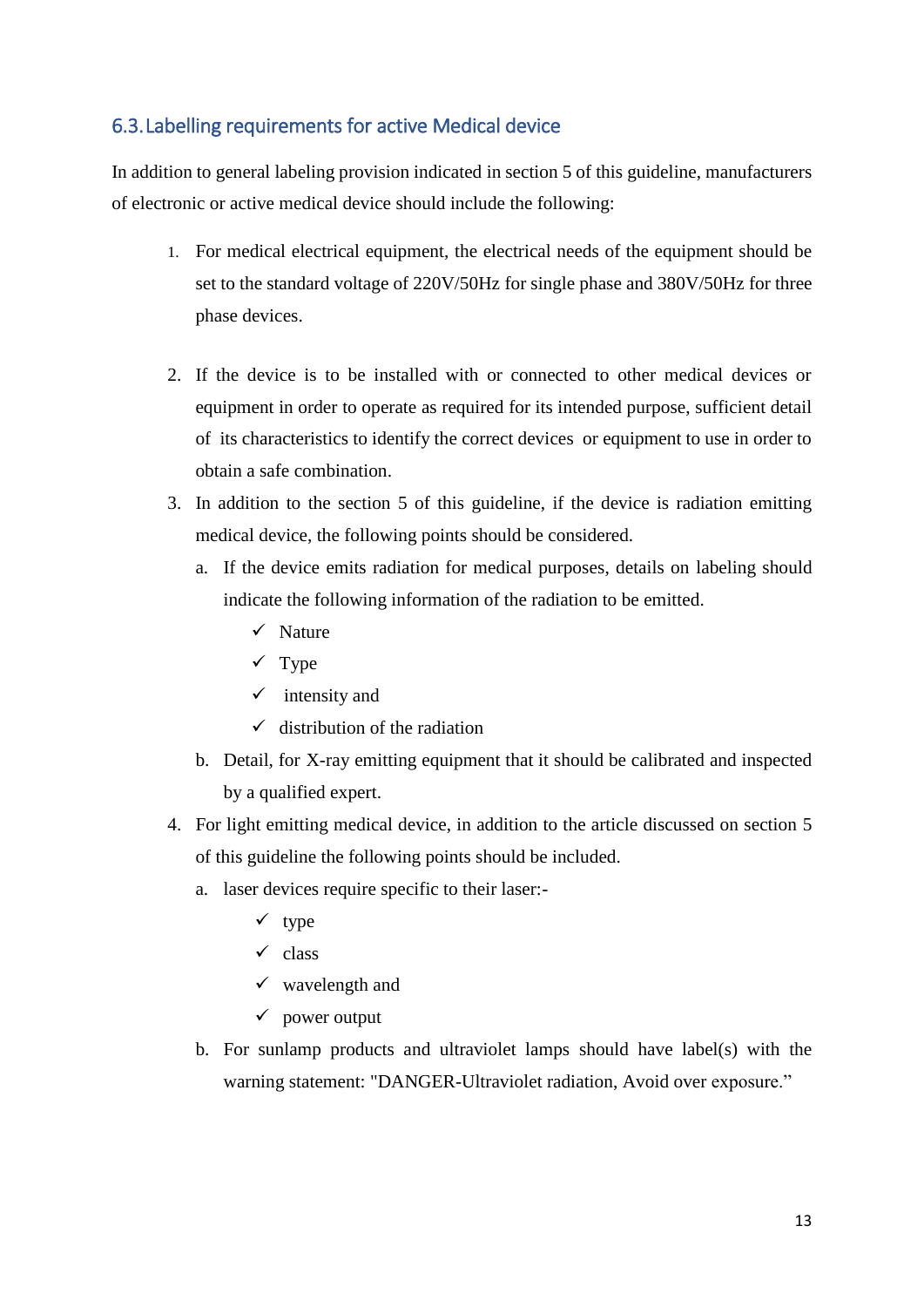## <span id="page-17-0"></span>6.4.Labelling requirements for implantable medical device

In addition to general labeling provision indicated in section 5 of this guideline, labelling of implantable medical device regarding any particular risks in connection with its implantation should include the following information on the product label and /or on instruction for use

- a. An indication to its biocompatibility with human body
- b. Duration of implantation
- c. Any side effects or contraindications
- d. Material property, origin of the material
- e. Method of implantation

## <span id="page-17-1"></span>6.5.Labelling requirements for refurbished medical device

In addition to the labeling requirements in sections 5 of this guideline, label of refurbished medical device should contain:

- $\checkmark$  Bear "Refurbished"
- $\checkmark$  Refurbished by [company name, full address, country]
- Refurbished date/month/year [DD/MM/YYYY]
- $\checkmark$  Validity date [the service or refurbishment and the period for the next service]
- $\checkmark$  Any upgrade, changed parameters, warnings/ precautions, limitations and methods from the original device should be indicated on instruction for use /user manual

#### <span id="page-17-2"></span>1.1.Exemptions from labelling requirements for medical device

- a. A product in the laboratory research phase not represented as a medical device that is prominently labeled: "For Research Use Only". Not for use in diagnostic procedures;" and
- **b.** A product that is being shipped or delivered for product testing prior to full commercial marketing that is prominently labeled: "For investigational Use Only".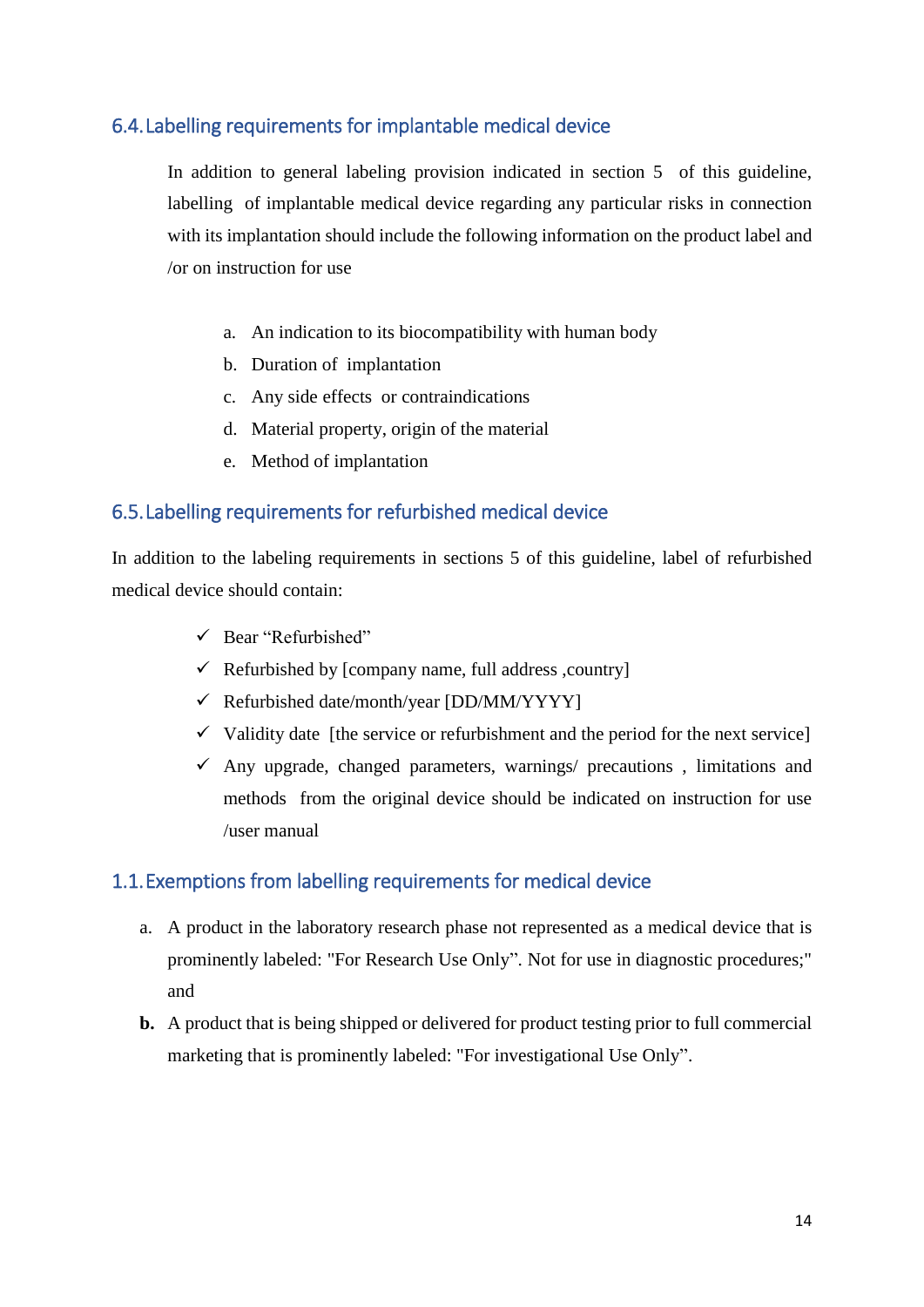## <span id="page-18-0"></span>Reference

- 1. Requirements for Labelling of Medical Devices, Medical device guidance documents, MDA/GD/0026, 3rd Edition, Nov 2018, Medical Device Authority, Ministry of Health of Malaysia.
- 2. Labeling, Regulatory Requirements for Medical devices, U.S. Department of Health and Human Service, Food and Drug Administration.
- 3. Label and Instructions for Use for Medical Devices, GHTF/SG1/N70:2011, Sept 16, 2011, Global Harmonization Task Force.
- 4. Regulation (EU) 2017/745 of the European parliament and of the council of 5 April 2017 on medical devices, amending Directive 2001/83/EC, Regulation (EC) No 178/2002 and Regulation (EC) No 1223/2009 and repealing Council Directives 90/385/EEC and 93/42/EEC
- 5. Medical devices-Symbols to be used with Medical device labels, labelling and information to be supplied. ISO 15223-1, 3rd edition, March, 2017.
- 6. Principles of Labelling for Medical Devices and IVD Medical Devices, IMDRF/GRRP WG/N52 FINAL:2019, International Medical Device Regulators Forum, 21 March, 2019.
- 7. Requirements for Labelling of Medical Devices, Medical device guidance documents, MDA/GD/0026, 4th Edition, Oct, 2021, Medical Device Authority, Ministry of Health of Malaysia.